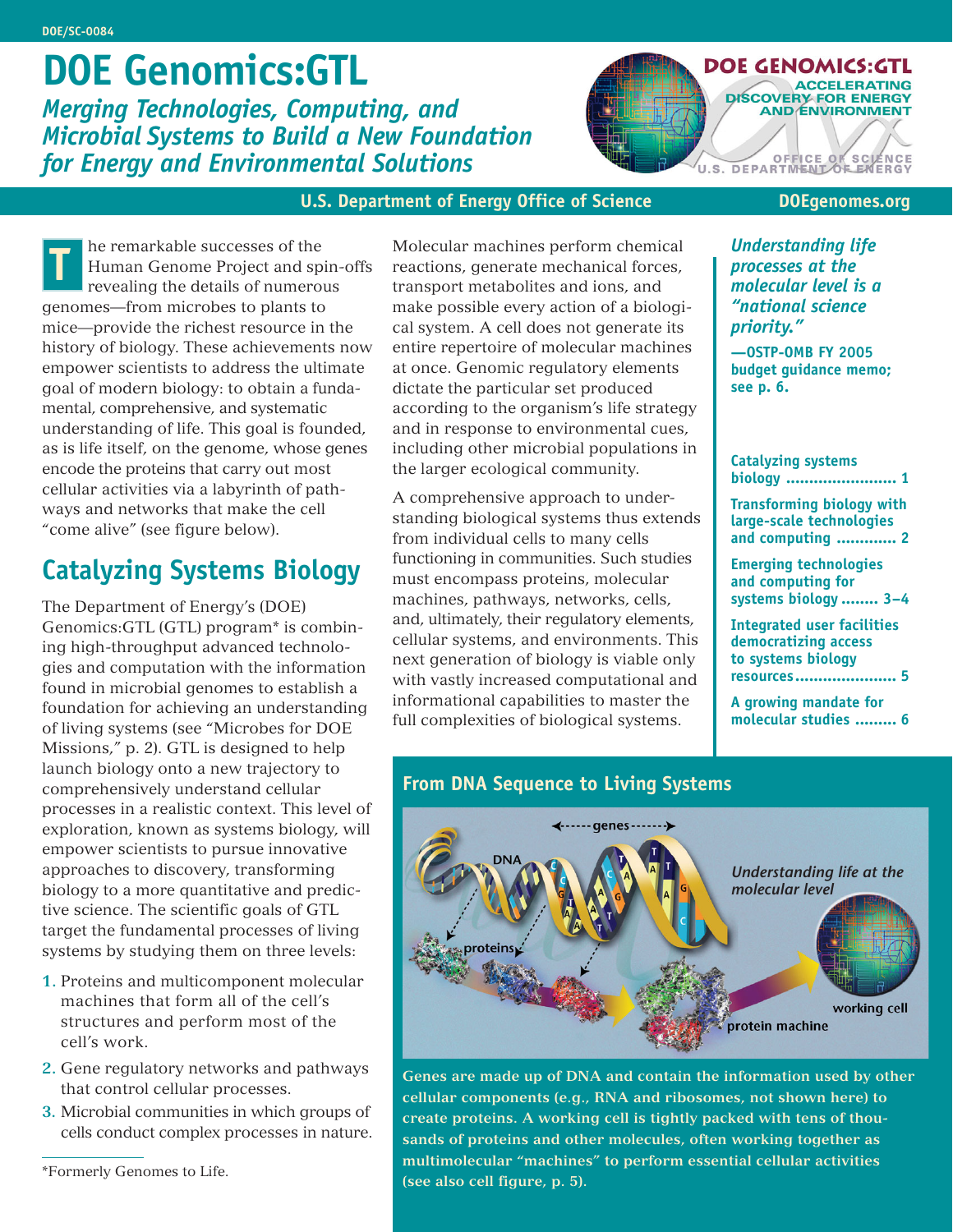#### **Large-Scale Technologies and Computing** *Transforming Biology*

**J** ust as DNA sequencing capability was completely inadequate at the beginning of the Human Genome Project (HGP), the quantity and complexity of data that must be collected and analyzed for systems biology research far exceed current capabilities and capacities. The HGP taught that aspects of biological research can be made high-throughput and cost-effective (see graph, p. 5). Collecting and using such data and reagents will require an organizational model that coordinates and integrates dozens of highthroughput technologies and approaches, some not yet refined or even developed. This is the central principle of GTL and indeed of all systems biology research.

Analysis of living systems will require a new generation of experimentation and the computational methods and capabilities to assimilate, understand, and model the data on the scale and complexity of real living systems. Computing must guide the research questions and interpretation at every step.

The knowledge base resulting from GTL will provide the entire research community with data, models, and simulations of gene expression, pathways, and network systems; molecular machines; and cell and community processes. These new capabilities and resources will transform the entire life sciences landscape, providing a new foundation for many biotechnology applications and inspiring revolutionary solutions to DOE mission needs.

#### **Why Study Microbes? Microbes for DOE Missions: Energy Security, Cleanup, Climate Change The Challenge**

**The ability of earth to sustain life is largely dependent on microbes. They are the foundation of the biosphere, controlling earth's biogeochemical cycles and affecting the productivity of the soil, quality of water, and global climate. An understanding of the roles microbes play in these dynamic and interconnected processes, however, has been limited by scientists' inability to grow them in the lab; estimates are that only about 1% of microbes are currently known.**

**Scientists are beginning to use DNA-based approaches to identify microbial genomes, genes, and functions present at a particular time in a specific environment or microenvironment. Such "ecogenomic" studies in the open seas, for example, revealed recently some 150 completely new types of bacteria and more than one million new genes (about 10 times the number of genes previously studied). In another new research path, nanoscale ecogenomic sensors will monitor microbial communities in the ocean and link their activities to environmental conditions. These investigations will yield critical information on ocean processes, including those affected by climate change.**

**These and other GTL projects are making microbial research the most exciting frontier in biology today. In addition to achieving a deeper and more profound understanding of how life works on this planet, future discoveries about the vast microbial world hold great promise for finding new sources of clean energy (e.g., hydrogen), generating more effective cleanup and industrial processes, and for other biological applications to DOE missions.**

**Microbes have become masters at living in almost every environment, harvesting energy in almost any form. Their sophisticated biochemical capabilities can be utilized for transforming wastes and organic matter, cycling nutrients, and, as part of the photosynthetic process, converting sunlight into energy and "fixing"** (storing) CO<sub>2</sub> from the atmosphere. The analytical com**plexity involved in understanding these processes is enormous. Thousands of microbes have capabilities of interest. Moreover, each microbial genome contains thousands of genes capable of producing an evengreater number of proteins. These proteins combine to form innumerable molecular machines in myriad pathways and networks, many of which carry out biological processes useful for DOE missions (see "Potential Applications of GTL," p. 3 ).**



*Methanococcus jannaschii***: Produces methane, an important energy source; contains enzymes that withstand high temperatures and pressures; possibly useful for industrial processes.**

*Deinococcus radiodurans:* **Survives extremely high levels of radiation and has great potential for radioactive waste cleanup.**

*Thalassiosira pseudonana:* **Ocean diatom that is a major participant in biological pumping of carbon to ocean depths and has potential for mitigating global climate change.**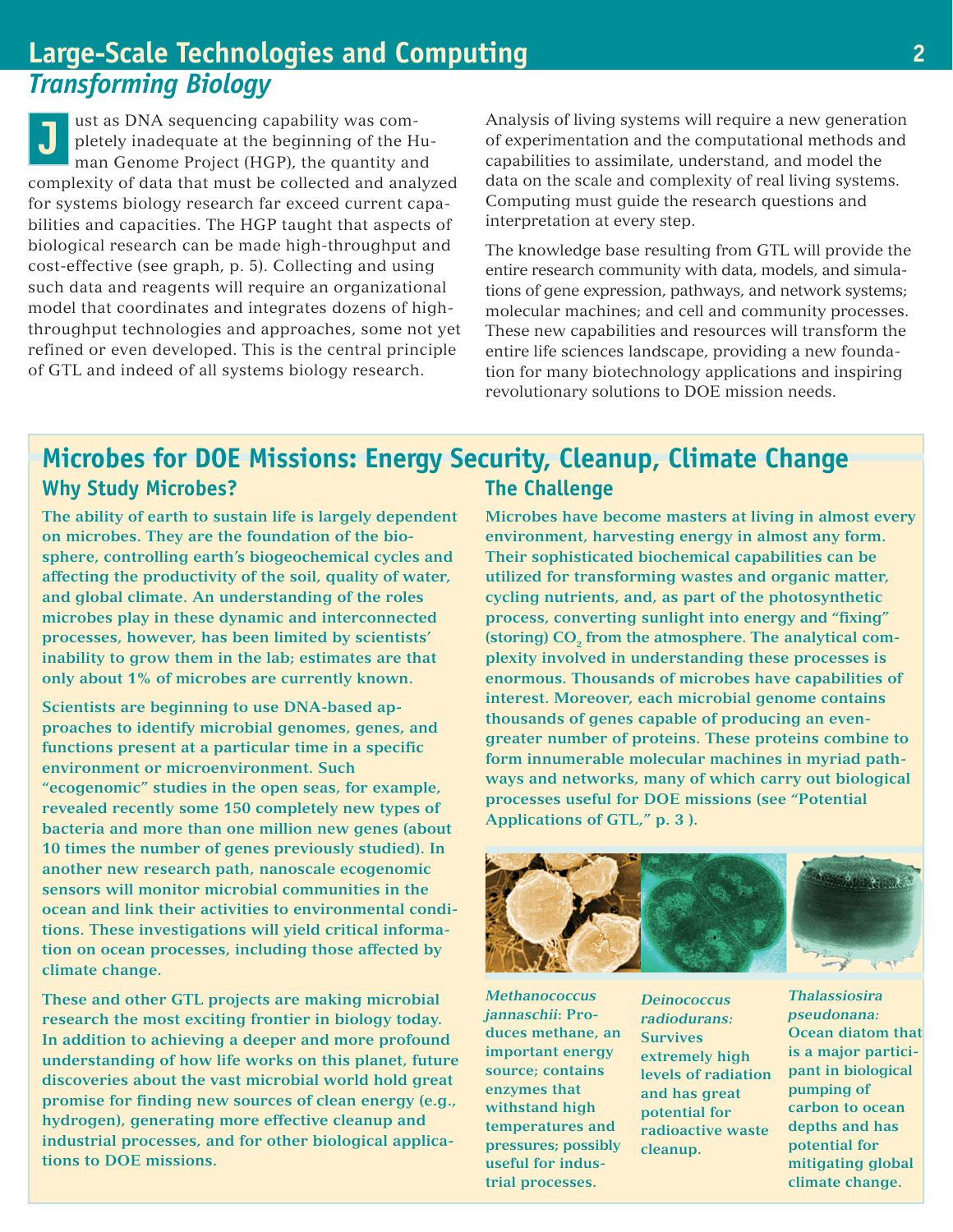#### **Emerging Technologies and Computing for Systems Biology** *Establishing a Firm Foundation for Genomics:GTL*

**N** umerous projects funded by the Office of Biological and Environmental Research (BER) over the past 5 years have established a strong foundation for GTL. These projects underscore the need for high-throughput biological research and novel computational approaches. They also are demonstrating the power of mass spectrometric analyses of whole microbial proteomes, developing new imaging methods, advancing the use of microarrays for expression analyses, exploring scalable ways to generate microbial proteins, and developing computational tools for second-generation genome analysis and annotation.

Several collaborative groups are integrating technologies and computational modeling to gain a systems understanding of specific microbes in their natural environments. For example, the *Shewanella* Federation, consisting of teams from academia,

national laboratories, and other organizations, is making progress in preliminary proteome and expression analyses of this remarkably versatile organism that can immobilize toxic uranium from ground water. By focusing multiple technologies on a single organism, the federation is integrating diverse experimental results into a multidimensional perspective of the biology of this key microbe. Using ultrahighresolution mass spectrometry techniques, the group thus far has identified over 70% of the predicted proteome for *Shewanella* (as well as for other environmentally important microbes). These and other groundbreaking BER projects (e.g., on *Deinococcus radiodurans*) have elucidated the highest percentages of organism proteomes studied to date. These projects also have set the stage and identified the need for developing high-throughput user facilities accessible to the biological research community (see p. 5).

### **Office of Science—At the Forefront of the Biological Revolution**

**In 1986 the DOE Office of Science launched the Human Genome Project to understand, at the DNA level, the effects of energy production on human health. The HGP's innovative operational model proved highly successful, and benefits far exceeded the original goal. Today, DOE is poised to take the next vital steps—translating the genetic code in DNA into a new understanding of how life works and applying those biological processes to serve its challenging missions. Effective use of microbial and other biological systems and components will generate new biotechnological industries involving fuels, biochemical processing, nanomaterials, and broader environmental and biomedical applications.**

**The Office of Science has the capabilities and institutional traditions to bring the biological, physical, and** **computing sciences together at the scale and complexity required for success. Its academic affiliations, national laboratories, and other resources include major facilities for DNA sequencing and molecular-structure characterization, the high-performance computing resources of the Office of Advanced Scientific Computing Research (OASCR), the expertise and infrastructure for technology development, and a tradition of productive multidisciplinary research essential for such an ambitious research program. In the effort to understand biological systems, these strong assets and GTL will complement and extend the capabilities and research efforts supported by the National Institutes of Health, National Science Foundation, other agencies and institutions, and industry.**

#### **Potential Applications of GTL**



**Learning about the inner workings of microbes and their diverse inventory of molecular machines can lead to the discovery of ways to isolate and use these components to develop synthetic nanostructures that carry out some of the functions of living cells. In this figure, the enzyme organophosphorus hydrolase (OPH) has been embedded in a synthetic nanomembrane (mesoporous silica) that enhances its activity and stability [***J. Am. Chem. Soc.* **124, 11242–43 (2002)]. The OPH transforms toxic substances (purple molecule at left of OPH) to harmless by-products (yellow and red molecules at right). Applications such as this could enable development of efficient enzyme-based ways to produce energy, remove or inactivate contaminants, and sequester carbon to mitigate global climate change. The knowledge gained from DOE genomics research also could be highly useful in food processing, pharmaceuticals, separations, and the production of industrial chemicals.**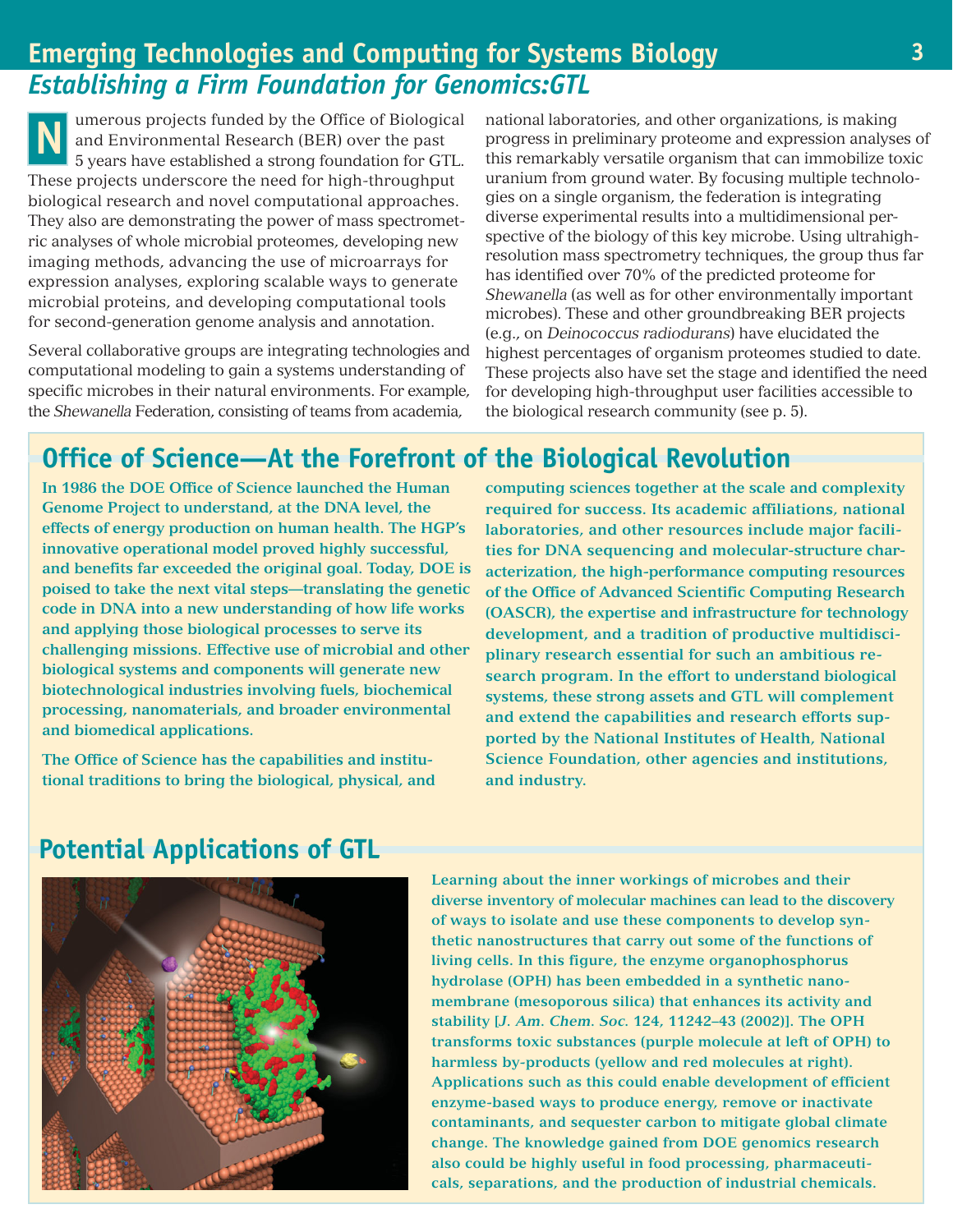### **Emerging Technologies and Computing for Systems Biology** *DOE Genomics:GTL Awards*

**G** TL continues to build its R&D portfolio, with 45 awards totaling \$135.1M for FY 2002 through FY 2007. Projects were chosen to test the concept of systems biology and to demonstrate advanced technologies (see picture at right), computation, and potential high-throughput methods in areas having possible impact on DOE missions.

Seven major projects focus on isolating and characterizing protein machines, understanding complex biological communities, modeling cellular metabolic and regulatory processes, modeling carbon sequestration processes in marine microbes, and sequencing ocean microbial communities. Microbes studied in these and pilot projects have potential for bioremediating metals and radionuclides, degrading organic pollutants, producing energy feedstocks including biomass and hydrogen, sequestering carbon, and demonstrating importance in ocean carbon cycling.



**transform ion cyclotron resonance mass spectrometer at the William R. Wiley Environmental Molecular Sciences Laboratory. Mass spectrometry is the most sensitive method for identifying proteins.**

# **Major Projects FY 2002–FY 2007**

- **•** *Oak Ridge National Laboratory:* **Developing technologies needed to identify and characterize the complete set of multiprotein complexes in microbes involved in the carbon cycle (important for climate) and cleaning up metals in contaminated soil.**
- **•** *Lawrence Berkeley National Laboratory:* **Developing computational models that describe and predict the behavior of gene regulatory networks in microbes in response to environmental conditions found at DOE waste sites.**
- **•** *Sandia National Laboratories:* **Developing experimental and computational methods to understand the proteins, protein-protein interactions, and gene regulatory networks in a marine microbe that plays a significant role in earth's carbon cycle.**
- **•** *University of Massachusetts, Amherst:* **Developing computational models to predict the activity of natural communities of microbes having potential for uranium bioremediation and production of electricity.**
- **•** *Harvard Medical School:* **Developing computational methods to understand the proteins, protein-protein interactions, gene regulatory networks, and community behavior of microbes active in the carbon cycle.**
- **•** *Shewanella Federation:* **Characterizing and modeling the biology of the metabolically versatile bacterium** *Shewanella oneidensis* **MR-1 by a crossinstitutional consor-**

**tium. Has potential for bioremediating metals and radionuclides.**

**Microbes studied in GTL have had their genetic sequences determined under DOE's Microbial Genome Program.**

**Program www.ornl.gov/microbialgenomes**

#### **For more details, see doegenomestolife.org/research**

**•** *Institute for Biological Energy Alternatives:* **Sequencing the collective genomes of microbial communities in the Sargasso Sea, a genomics approach to discovery of metabolic diversity; developing a synthetic minimal genome; and investigating photosynthesis and hydrogen production.**

#### **Collaborating Institutions**

**Argonne National Laboratory BIATECH Brigham and Women's Hospital**

- **Diversa Corporation Los Alamos National**
- **Laboratory Massachusetts General Hospital**

**Massachusetts Institute of Technology**

**Michigan State University**

**Microbial Genome**

**Pacific Northwest National Laboratory National Center for Genome Resources**

**The Institute for Genomic Research**

**The Molecular Science Institute**

**University of California (Berkeley, San Diego, Santa Barbara)**

**University of Illinois**

**University of Michigan**

**University of Missouri**

**University of North Carolina**

**University of Southern California**

**University of Tennessee (Knoxville, Memphis)**

**University of Utah**

**University of Washington**

**Woods Hole Oceanographic Institution**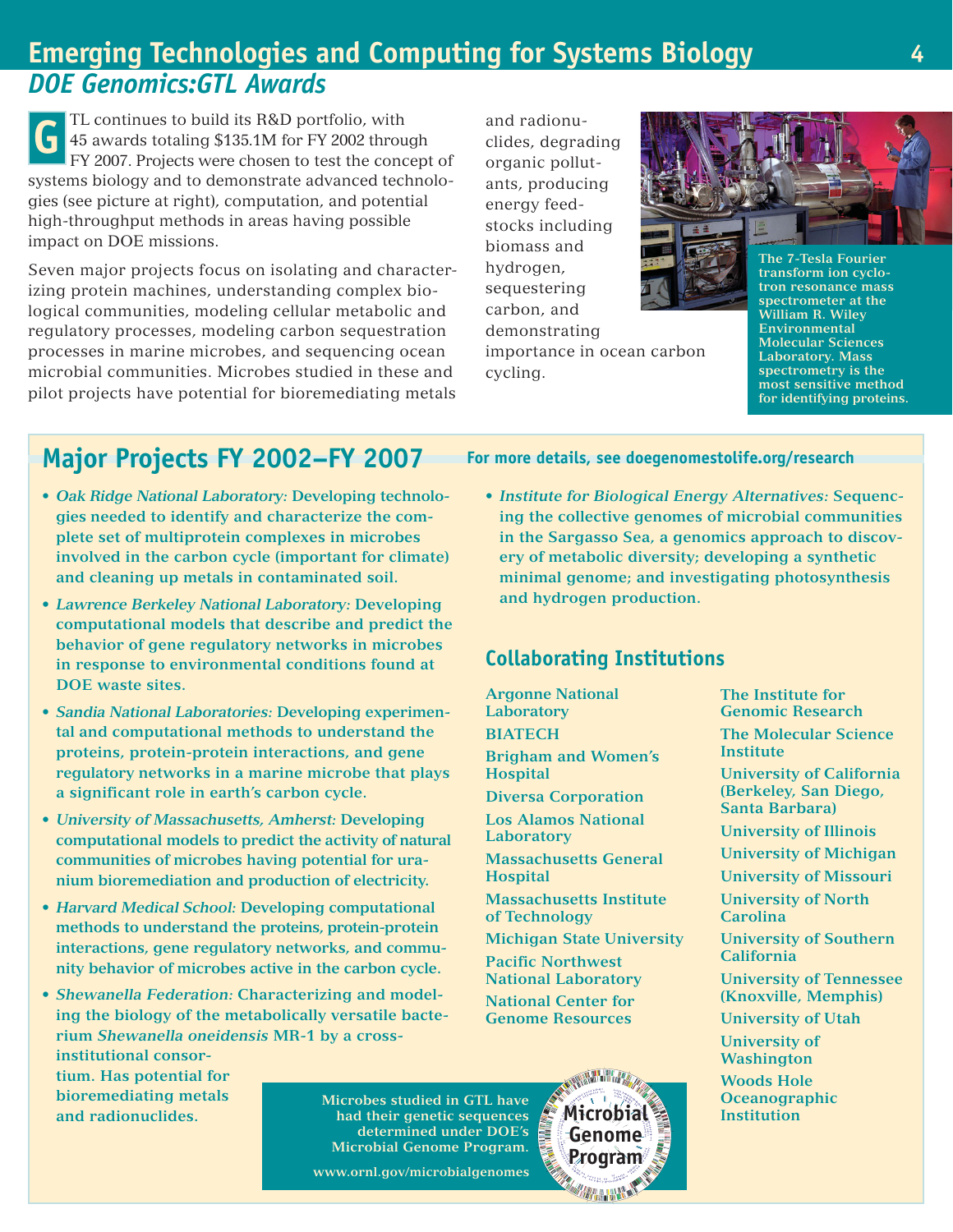#### **Integrated, Large-Scale User Facilities** *A Plan to Democratize Access to Systems Biology Resources*

nalyzing whole microbial systems requires economies of scale. Traditionally, scientists have tried to understand the functions of individual proteins or small groups of proteins. In the new era of systems biology, researchers will study the behavior of the cell's entire working complements of proteins (proteomes), their regulatory pathways, and their interactions as they perform functions. These activities must be carried out on a scale that far exceeds today's capacities. alyzing whole microbial systems requires econosition is extendists in large<br>mies of scale. Traditionally, scientists have tried to and small laborat<br>understand the functions of individual proteins or the will democra

To meet this challenge, BER and OASCR have planned a set of four core research facilities. Building on each other, these facilities are intricately linked in their longterm goals, targets, technologies, capabilities, and capacities. They will provide scientists with an enduring comprehensive ability to understand and, ultimately, reap enormous benefit from the biochemical functionality of microbial systems. Making the most advanced technologies and computing resources available to



**Large-scale facilities are required for identifying, characterizing, and modeling the activity of the tens of thousands of interacting components present at any given moment in a cell.**

# **Hallmarks of User Facilities**



**These facilities would serve as focal points for the life sciences research community, providing a national venue to pursue multidisciplinary systems biology and promote cross-disciplinary education.**

and small laboratories will democratize access to the tools needed for systems biology. The facilities thus open new avenues of inquiry, fundamentally changing the course of biological research and greatly accelerating the pace of discovery. Hallmarks of these facilities include high-throughput advanced technologies, automation,



**The dramatically increased productivity and reduced costs achieved in the HGP via high-throughput production environments (e.g., the DOE Joint Genome Institute) provide the paradigm for the dedicated industrial-scale facilities envisioned for GTL.**

and tools for data management and analysis, simulation, and an integrated knowledge base.

### **DOE's Plan for Genomics User Facilities**

 *www.doegenomestolife.org/research/facilities.shtml*

*Facility for Production and Characterization of Proteins and Molecular Tags* would use highly automated processes to mass-produce and characterize proteins directly from microbial genome data and create affinity reagents ("tags") to identify, capture, and monitor the proteins from living systems.

#### *Facility for Characterization and Imaging of Molecular Machines* would isolate, identify, and charac-

terize thousands of molecular machines from microbes and develop the ability to image component proteins within complexes and to validate the presence of the complexes within cells.

*Facility for Whole Proteome Analysis* would characterize the expressed proteomes of diverse microbes under different environmental conditions as an essential step toward determining the functions and interactions of individual proteins and sets of proteins.

#### *Facility for Analysis and Modeling of Cellular Systems and Microbial Community*

*Dynamics* would combine advanced computational, analytical, and experimental capabilities for the integrated observation, measurement, and analysis of spatial and temporal variations in the structures and functions of cellular systems—from individual microbial cells to complex communities and multicellular organisms.